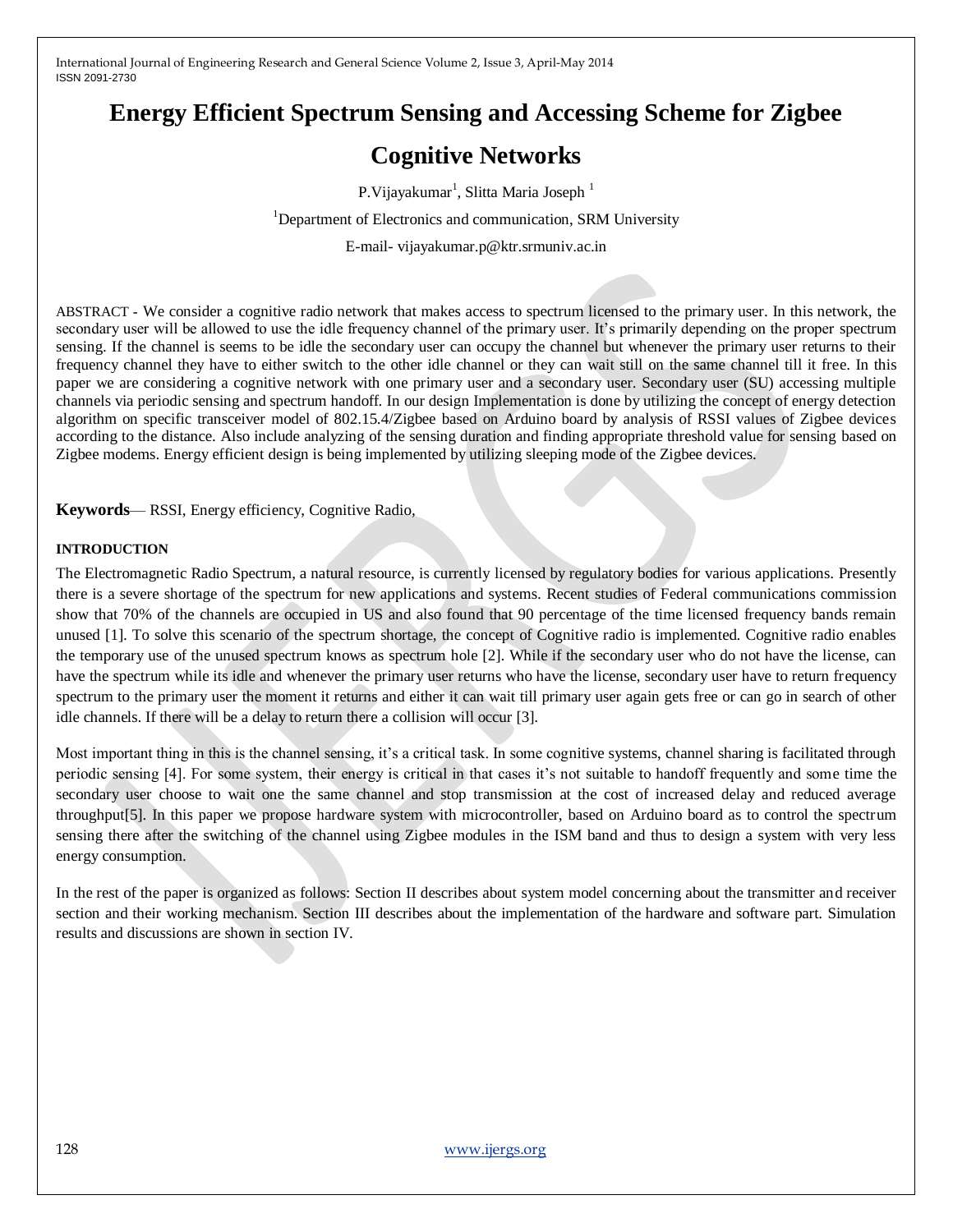#### **System Model**

#### **A. Channel model**

In this section, we will describe the channel model. The primary users are the licensed users who are the one to access the channel same time secondary users are the one, who doesn't have the licensed spectrum and they will be seeking the opportunity to access the channel which is not used by the primary. We assume that there is only one pair of secondary user transmitter and receiver. The secondary user can sense only one channel at a time and access one channel for single transmission [8]. In this paper entire design consist of two parts

- 1) Monitoring Section
- 2) Controlling Section

Monitoring section consists of two transceiver which is connected to the PC, can be monitored. Controlling section is fully controlled by the microcontroller.



Figure.1 Monitoring part

Two transceivers are connected to the microcontroller to one has set as primary user receiver and other as secondary user transmitter. From the receiver get the RSSI value and detecting the idle channel and data transmission on the sensed idle channel.

# **B. Sensing model**

We consider secondary user as a single channel spectrum sensor. At each interval the secondary user will be checking the presence of the PU. We employ the hypothesis of spectrum sensing by using the energy detection algorithm. In which microcontroller collects all required data from the PU and makes its own decision. Microcontroller makes the final decision according to certain rule and solving a hypothesis testing problem, i.e., the microcontroller determines whether a primary user system is transmitting, given by hypothesis  $H_1$ , or not, given by hypothesis  $H_0$  [10].

$$
x[n] = \begin{cases} w[n] & \text{under } H_0 \\ s[n] + w[n] & \text{under } H_1 \end{cases}
$$
 (1)

Here,  $n = 0, 1, 2 ... N-1$ , N represents the index of sample,  $w[n]$  specifies the noise and  $s[n]$  is the primary signal required to detect.  $H_0$  is the hypothesis which means that the received signal consists of the noise only. In case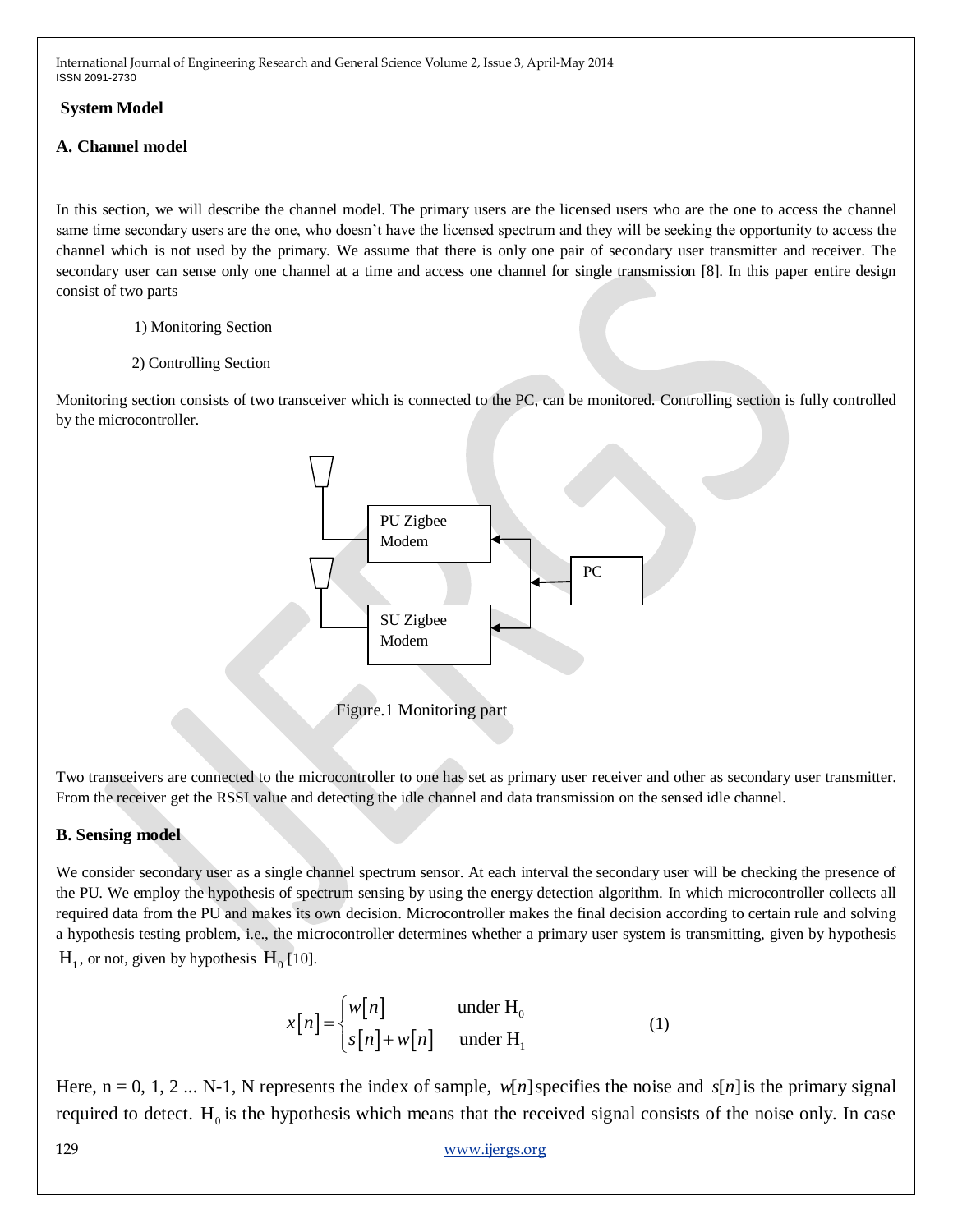of  $H_0$  is true then the decision value will be less than the threshold set by microcontroller. So the controller will be concluding that there is availability of the vacant spectrum. On the other hand, if  $H_1$  is true then the received signal has both signal and noise, the decision value will be larger than the threshold. So the microcontroller concludes that the vacant spectrum is not available [6].

# **EXPERIMENTAL SETUP AND IMPLEMENTATION**

The experimental setup used in this paper is illustrated in Fig.1 and Fig. 2. We make use of Xbee transceivers which is based on the Zigbee protocol. This low power radio is designed for wireless personal area networks to provide a data rate up to 250 Kbps in indoor/Urban at a range up to 100m [7]. Xbee is programmed for 802.15.4 transmission in the ISM 2.4 GHz frequency band. For monitoring part we are using two Xbee as shown in Fig. 1 one is configured as primary user coordinator and other as the secondary user router/end device and these radios are monitored using the software X-CTU provided by the Digi international Inc. we can see the software window Fig.3

Designed controlling part mainly consists of two Xbee modems and microcontroller. The microcontroller is ATMEL ATMEGA328P based Arduino board called Duemilanove programmed using wiring programming language operating at 16 MHz.

Controller has been coded for 1) sensing 2) decision making 3) data transmission. In the controlling part we also have the two Xbee modems configured as primary user router/end device and other one as secondary user coordinator.



Figure.2 Controlling part

130 [www.ijergs.org](http://www.ijergs.org/)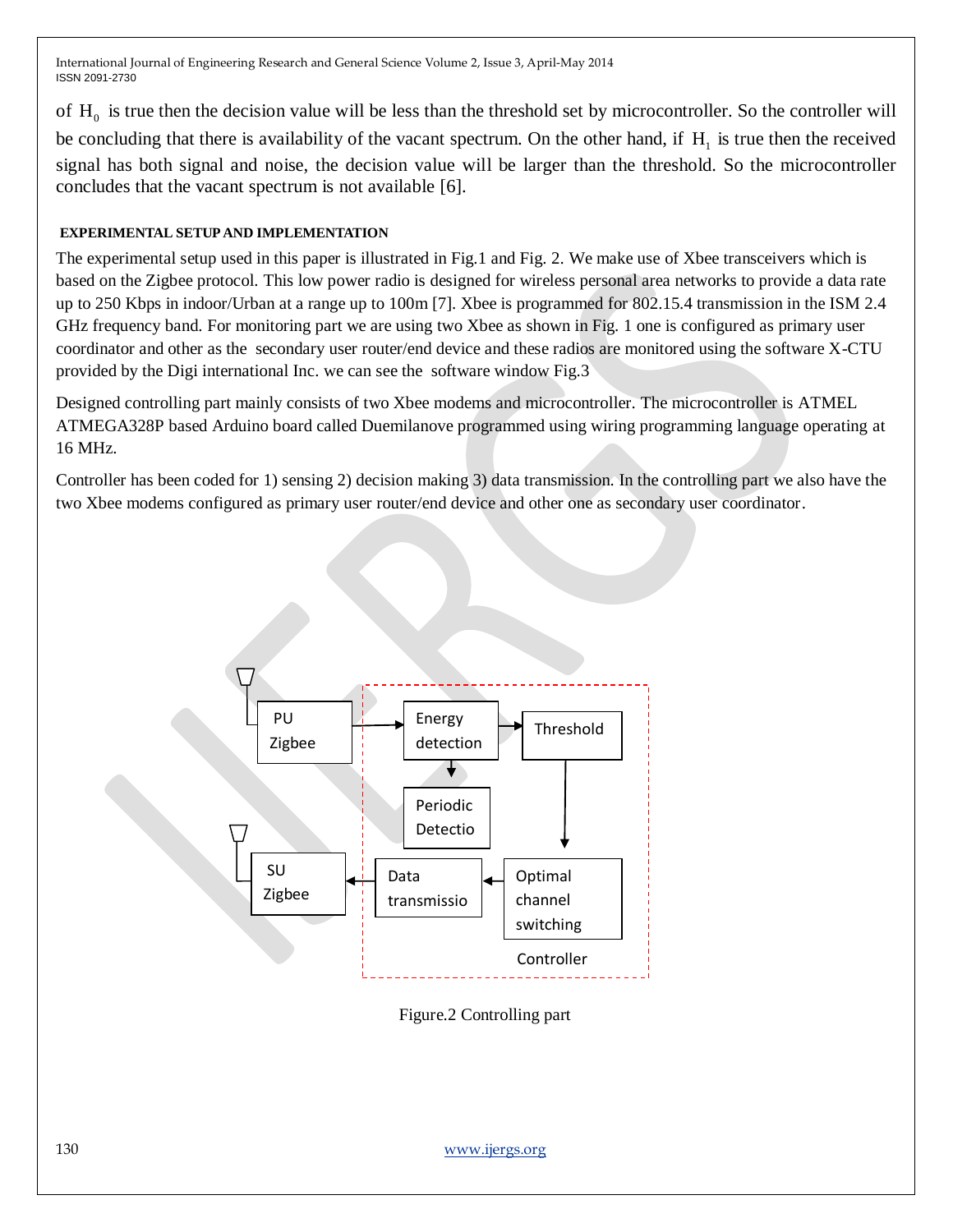#### **A. Monitoring part**

This part mainly consist of the two Xbee modules, they are connected to the personal computer and monitored through the X-CTU software. In this part we will be able to communicate to the Xbees using the transparent /command mode. We make use of AT commands to check current channel used by the Xbee modules in the transmission process and the Table I is the list of all channels that a Xbee make use while it will be in the communication with each other. There is a total of 16 channels can occupied by Xbee in the ISM bands and they can utilize the frequency range of 2.405GHz to 2.480GHz.

# **B. Spectrum sensing part**

There has been a lot research on spectrum sensing is going on. As our total design is meant for low power, we consider a simple sensing technique based on energy detection in this paper.

The spectrum sensing part in the microcontroller solves a binary testing problem, choosing a threshold value in a controlled environment observation [9].

Threshold has been set from the value which is obtained from the received signal strength indication (RSSI) it can obtained from the RSSI pin of the Xbee module or either with help of the AT command. By the value received or sensed from the Xbee is made to compare with threshold value set previously. It has been designed to sense RSSI periodically in interrupt location with a interval of 90 seconds. It's the most critical part in the cognitive radio networks.

# **C. Detection and decision making part.**

We can evaluate RSSI values obtained and, next are to make the decision to conclude that the primary user is present or not. If the sensed value is less than the threshold value then primary user is absent and in other case channel not available. In the design it has been coded to detect current channel of the primary user if the channel is available.

# **D. Switching and data transmission**

In data transmission section after detection of the available channel the secondary user is allowed to access the channel which is available. The secondary user is allowed to take over the channel used by the primary user and allow the secondary user to change the channel with the help of the AT commands.

While switching to the idle channel the secondary user is allowed to sense whether the primary user returned if so the secondary user have to switch to the another available channel in the ISM 2.4GHz band. The total process flow is Fig.4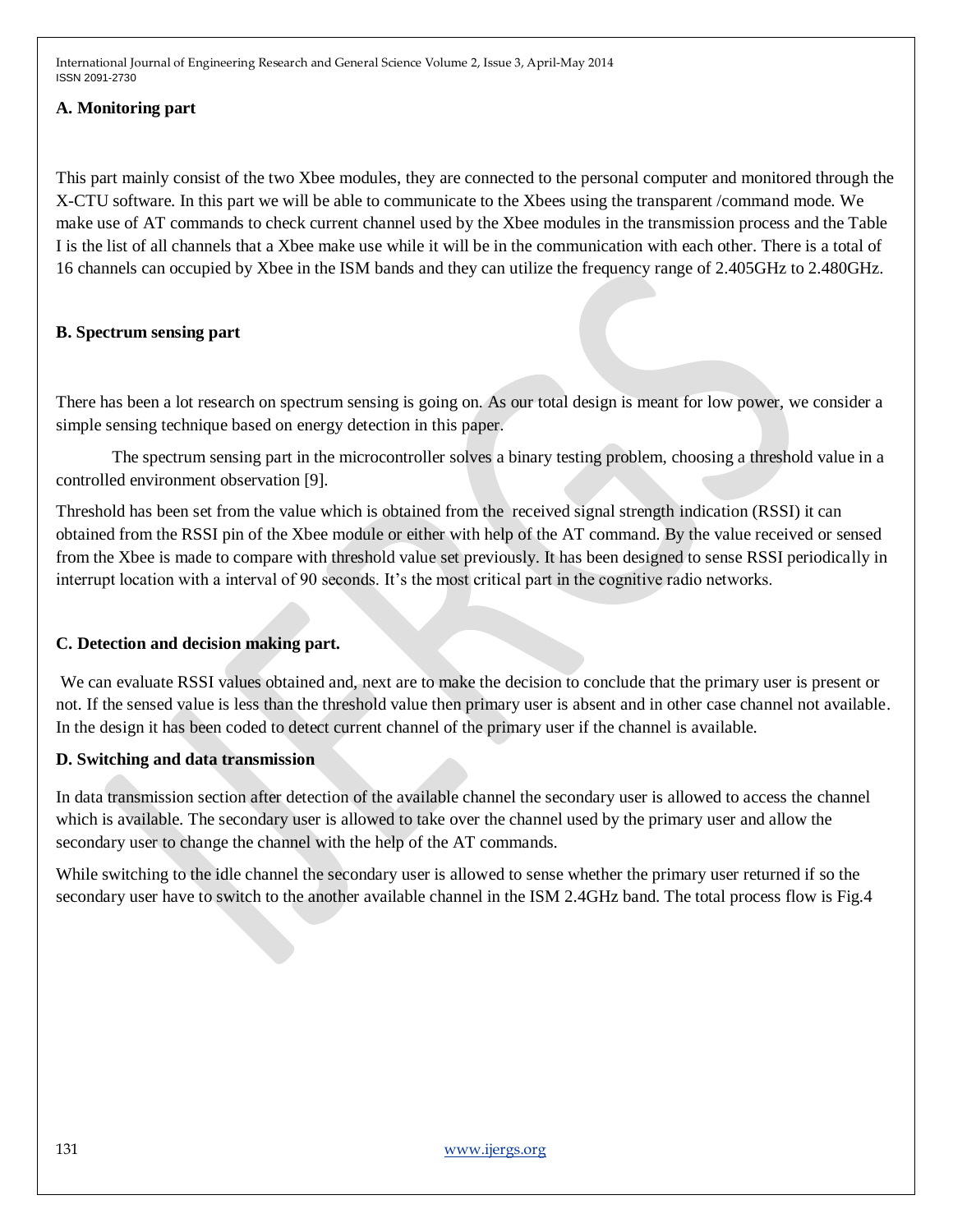| <b>Channel</b><br>in<br>hexadecimal<br>value | Frequency (GHz) | <b>SC</b> mask |
|----------------------------------------------|-----------------|----------------|
| 0X0B                                         | 2.405           | 0x0001         |
| 0X0C                                         | 2.410           | 0X0002         |
| 0X0D                                         | 2.415           | 0X0004         |
| 0X0E                                         | 2.420           | 0X0008         |
| 0X0F                                         | 2.425           | 0X0010         |
| 0X10                                         | 2.430           | 0X0020         |
| 0X11                                         | 2.435           | 0X0040         |
| 0X12                                         | 2.440           | 0X0080         |
| 0X13                                         | 2.445           | 0X0100         |
| 0X14                                         | 2.450           | 0X0200         |
| 0X15                                         | 2.455           | 0X0400         |
| 0X16                                         | 2.460           | 0X0800         |
| 0X17                                         | 2.465           | 0X1000         |
| 0X18                                         | 2.470           | 0X2000         |
| 0X19                                         | 2.475           | 0X4000         |
| 0X1A                                         | 2.480           | 0X8000         |

#### TABLE I. CHANNEL DETAILS

Programming is done in the Arduino IDE software version 0022 it's an open project written, debugged and supported by Massimo Banzi, David cuartielles, Tom Igoe Gianluca martino and David mellis, Based on processing by Casey Reas and Ben fry.

Microcontroller board having a serial port which is connected to the secondary user coordinator. Primary user has been connected to the soft serial port which is assigned to the  $2<sup>nd</sup>$  and  $3<sup>rd</sup>$  pin of the controller board.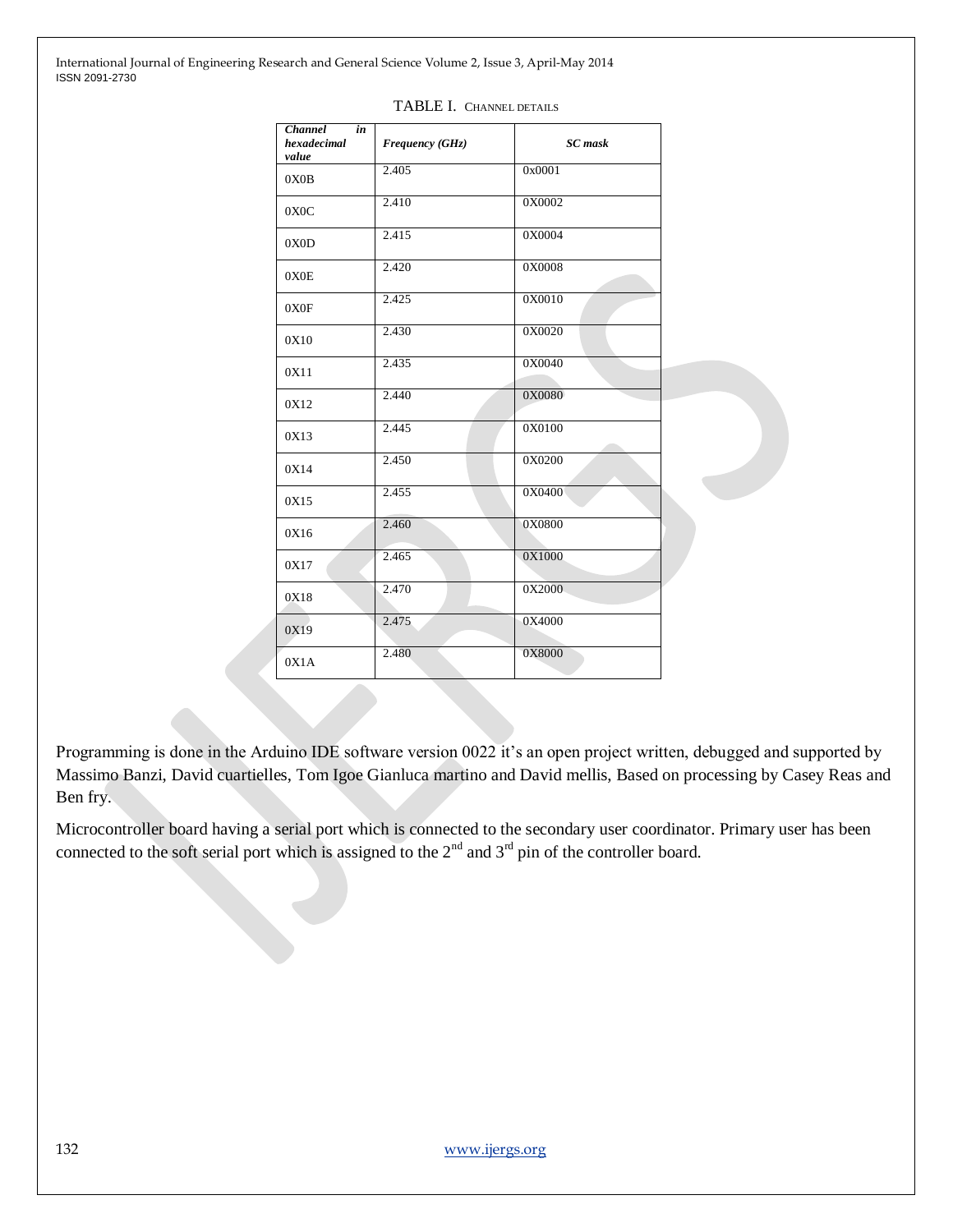| <b>DU</b> [COM5] X-CTU                                    | $\mathbf{x}$<br>التاري                                   |  |
|-----------------------------------------------------------|----------------------------------------------------------|--|
| About XModem                                              |                                                          |  |
| PC Settings   Range Test   Terminal   Modem Configuration |                                                          |  |
| $\sqsubset$ Line Status:<br>-Assert                       | Close<br>Show                                            |  |
| CTS CD DSR<br>$DTR \nabla RTS \nabla Break$               | Assemble<br>Clear<br>Com Port<br>Packet<br>Screen<br>Hex |  |
| .0.RSSI value of PU=                                      |                                                          |  |
| .0.RSSI value of PU=                                      | $\triangleq$                                             |  |
| .0.RSSI value of PU=                                      |                                                          |  |
| .llalue of PU=                                            |                                                          |  |
| .680.RSSI value of PU=<br>.RSSI value of PU=              |                                                          |  |
| RSSI value of $PU=$<br>. 0.                               |                                                          |  |
| .682.RSSI valu kof PU=                                    |                                                          |  |
| .0.RSSI value of PU=                                      |                                                          |  |
| $.0.RSSI$ value of PU=                                    |                                                          |  |
| $.0.ue$ of PU=                                            |                                                          |  |
| .0.RSSI value of PU=<br>$.0.RSSI$ value of PU=            |                                                          |  |
| .0.RSSI valn value of PU=                                 |                                                          |  |
| RSSI value of PU=                                         |                                                          |  |
| value of PU=                                              |                                                          |  |
| RSSI value of $PU=$                                       |                                                          |  |
| $vRSST$ value of PU=                                      |                                                          |  |
| RSSI value of PU=<br>RSSI value of $PU=$                  |                                                          |  |
| value of $PU =$                                           |                                                          |  |
| RSSI value of $PU =$                                      |                                                          |  |
| .RSSI value of k PU=                                      |                                                          |  |
| RSSI value of $PU=$                                       |                                                          |  |
| .O.RSSI value of PU=<br>$PU =$<br>RSSI<br>value of        |                                                          |  |
| $PU =$<br>RSSI value of<br>.0.                            |                                                          |  |
| $.0.RSSI$ value of PU=                                    |                                                          |  |
| .0.RSSI value oe of PU=                                   |                                                          |  |
| .0.RSSI value of PU=                                      | ≛                                                        |  |
| COM <sub>5</sub><br>9600 8-N-1 FLOW:NONE                  | Rx: 5470 bytes                                           |  |
|                                                           |                                                          |  |



#### **IV. PERFORMANCE ANALYSIS AND RESULTS**

In this section, we evaluate the values obtained from the RSSI pin of the Xbee module and the RSSI value obtained from the AT command ATDB. It has been observed that value obtained from the RSSI pin is always above the 600 even though the distance varies Fig.6. Value from the ATDB is variable according to the distance and we can reach a relation between these two.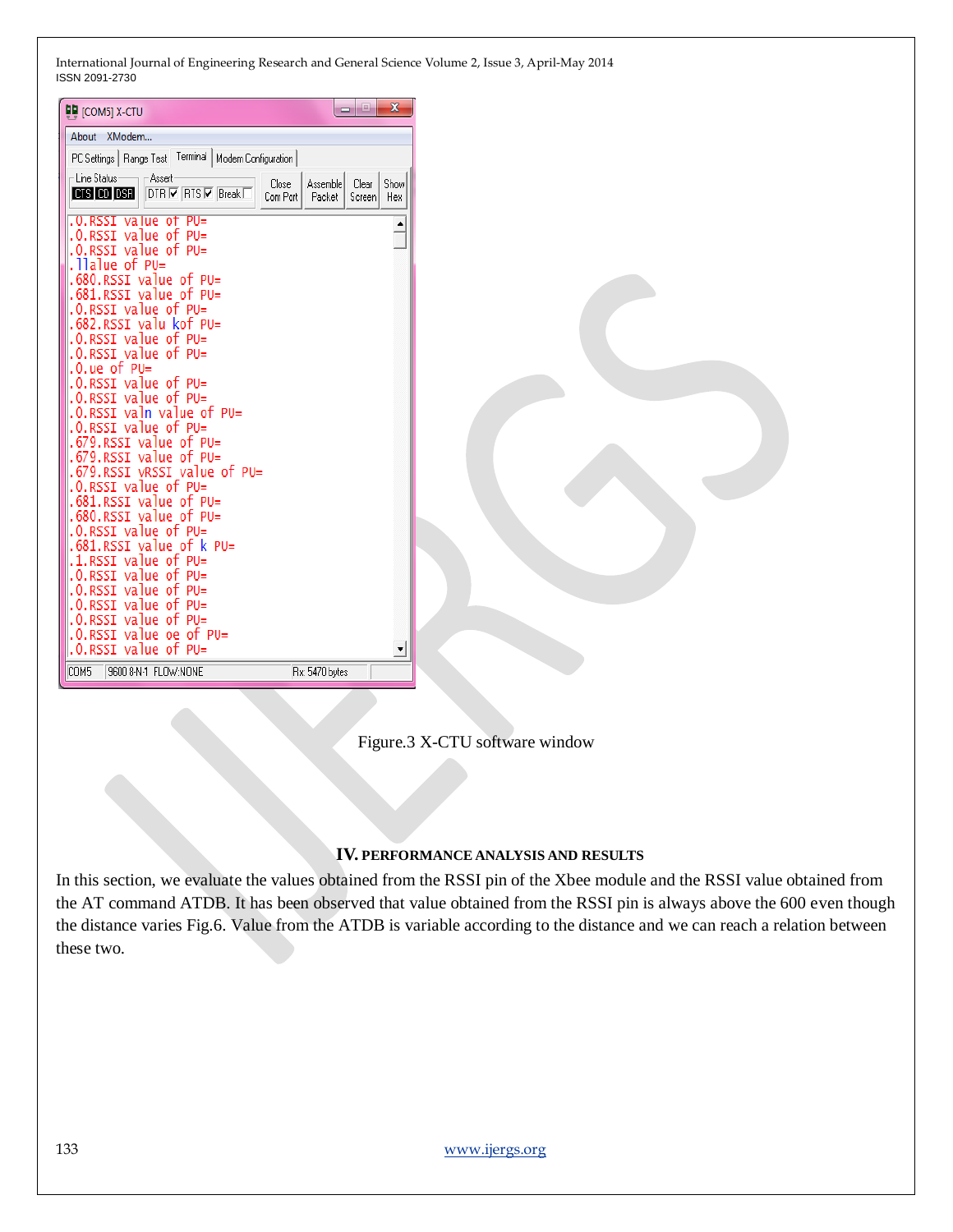

Figure.4 Flow chart of the total system

134 [www.ijergs.org](http://www.ijergs.org/)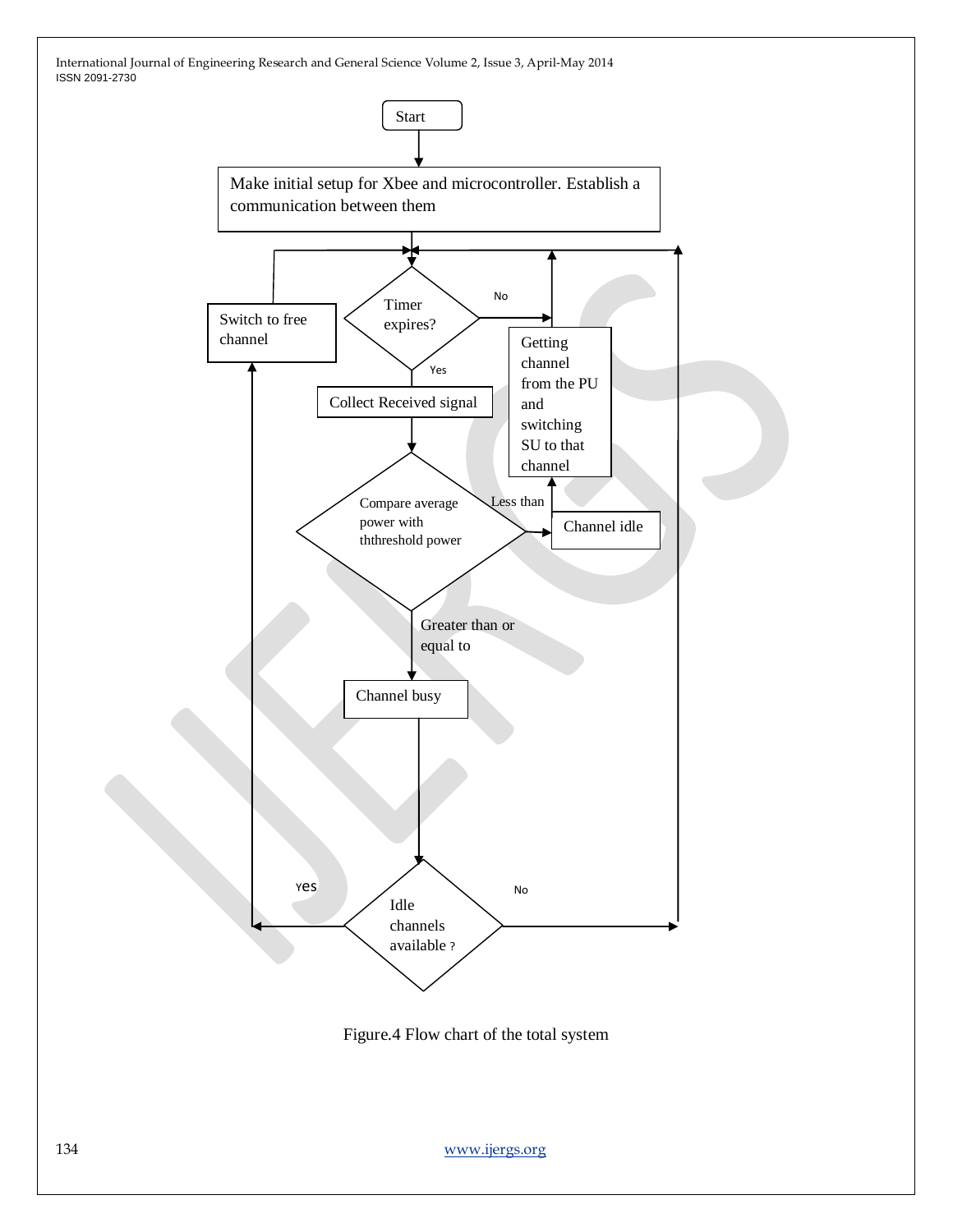

Figure.5 Bar graph for RSSI pin value

As in the observation done using AT command it implies the as the distance varies the RSSI value will get decreased.